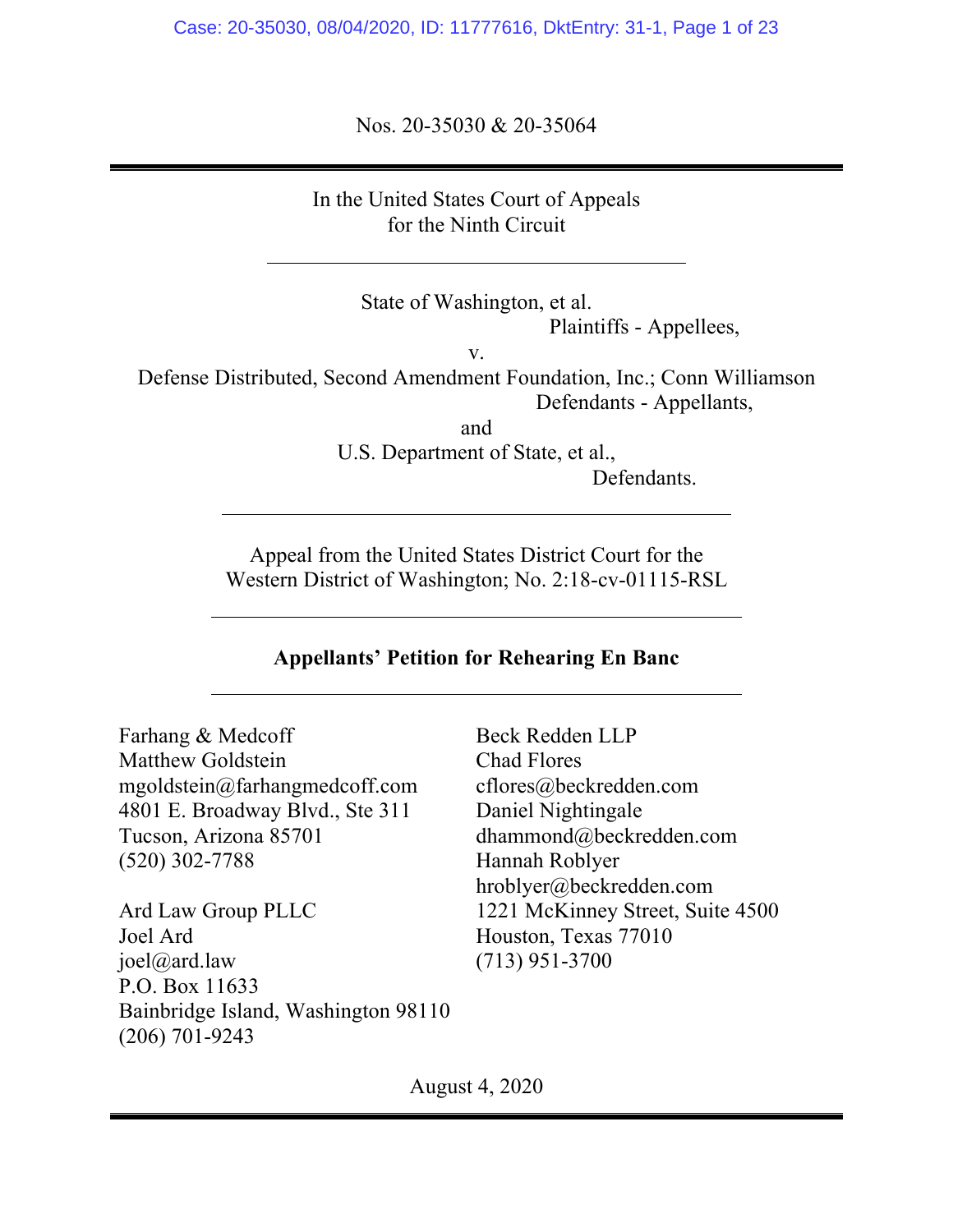# **Table of Contents**

| I.                |                                                                                                                                                        |                                                                                                                                            |  |  |
|-------------------|--------------------------------------------------------------------------------------------------------------------------------------------------------|--------------------------------------------------------------------------------------------------------------------------------------------|--|--|
|                   | A.                                                                                                                                                     | First Amendment speech about the Second Amendment is at issue 5                                                                            |  |  |
|                   |                                                                                                                                                        | Defense Distributed published digital firearms information.  5<br>1.<br>2.<br>The license and Temporary Modification let publication<br>3. |  |  |
|                   | <b>B.</b>                                                                                                                                              | The States sued to force the federal government to censor speech 11                                                                        |  |  |
|                   | $C$ .                                                                                                                                                  | The district court reimposed the unconstitutional regime by vacating                                                                       |  |  |
| II.               |                                                                                                                                                        | The panel dismissed the appeal as moot without more 12                                                                                     |  |  |
|                   |                                                                                                                                                        |                                                                                                                                            |  |  |
| I.<br>II.<br>III. | The panel's refusal to address <i>Munsingwear</i> warrants rehearing.  14<br>The panel's refusal to address jurisdiction below warrants rehearing.  15 |                                                                                                                                            |  |  |
|                   |                                                                                                                                                        |                                                                                                                                            |  |  |
|                   |                                                                                                                                                        |                                                                                                                                            |  |  |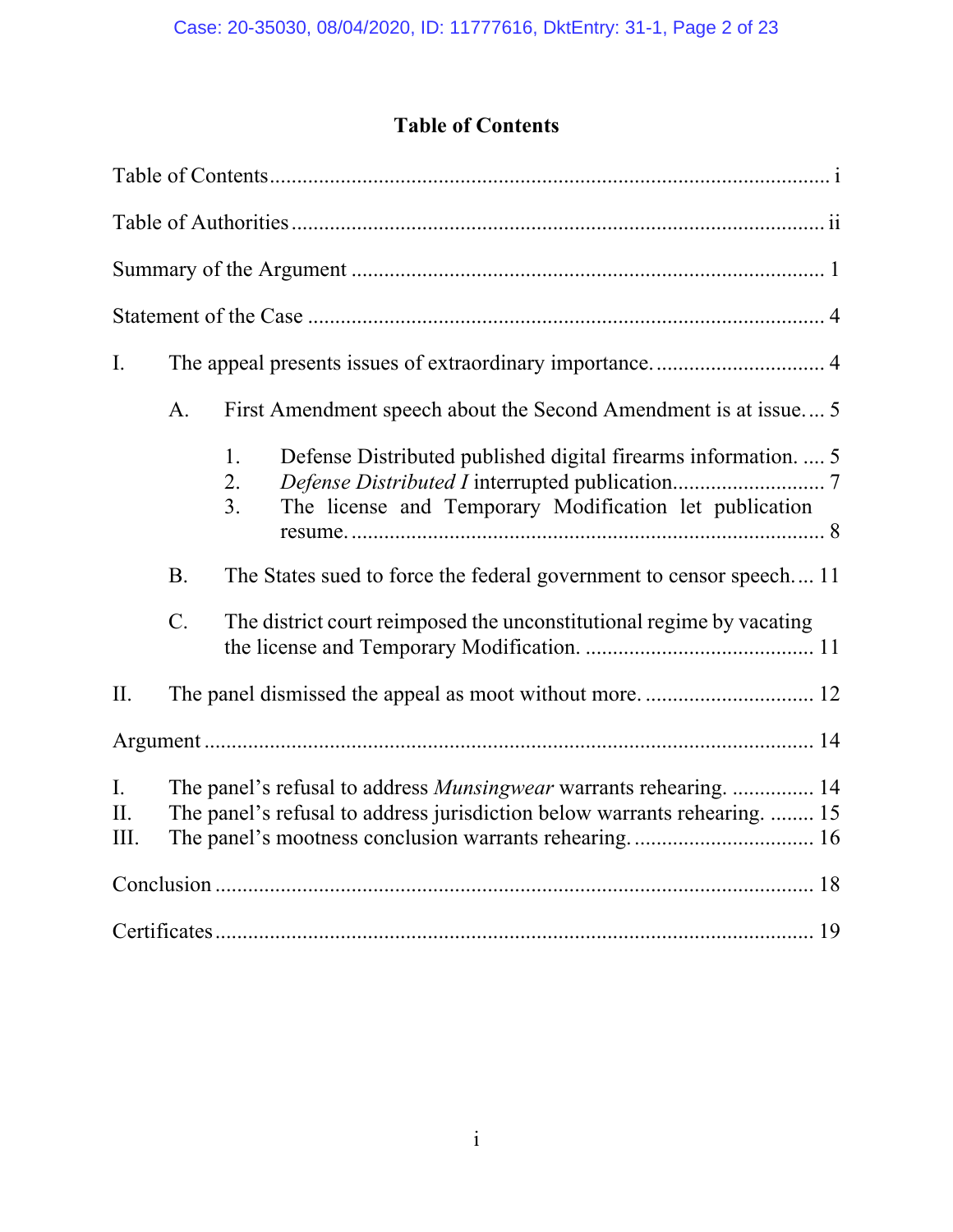# **Table of Authorities**

| Cases                                          | Page(s) |
|------------------------------------------------|---------|
| Alvarez v. Smith,                              |         |
| *Arizonans for Official English v. Arizona,    |         |
| United States v. Arpaio,                       |         |
| Bender v. Williamsport Area School Dist.,      |         |
| Cohens v. Virginia,                            |         |
| Def. Distributed v. U.S. Dep't of State,       |         |
| Def. Distributed v. U.S. Dep't of State,       |         |
| Def. Distributed v. U.S. Dep't of State,       |         |
| *United States v. Munsingwear, Inc.,           |         |
| U.S. Bancorp Mortg. Co. v. Bonner Mall P'ship, |         |
| Williams $v.$ I.N.S.,                          |         |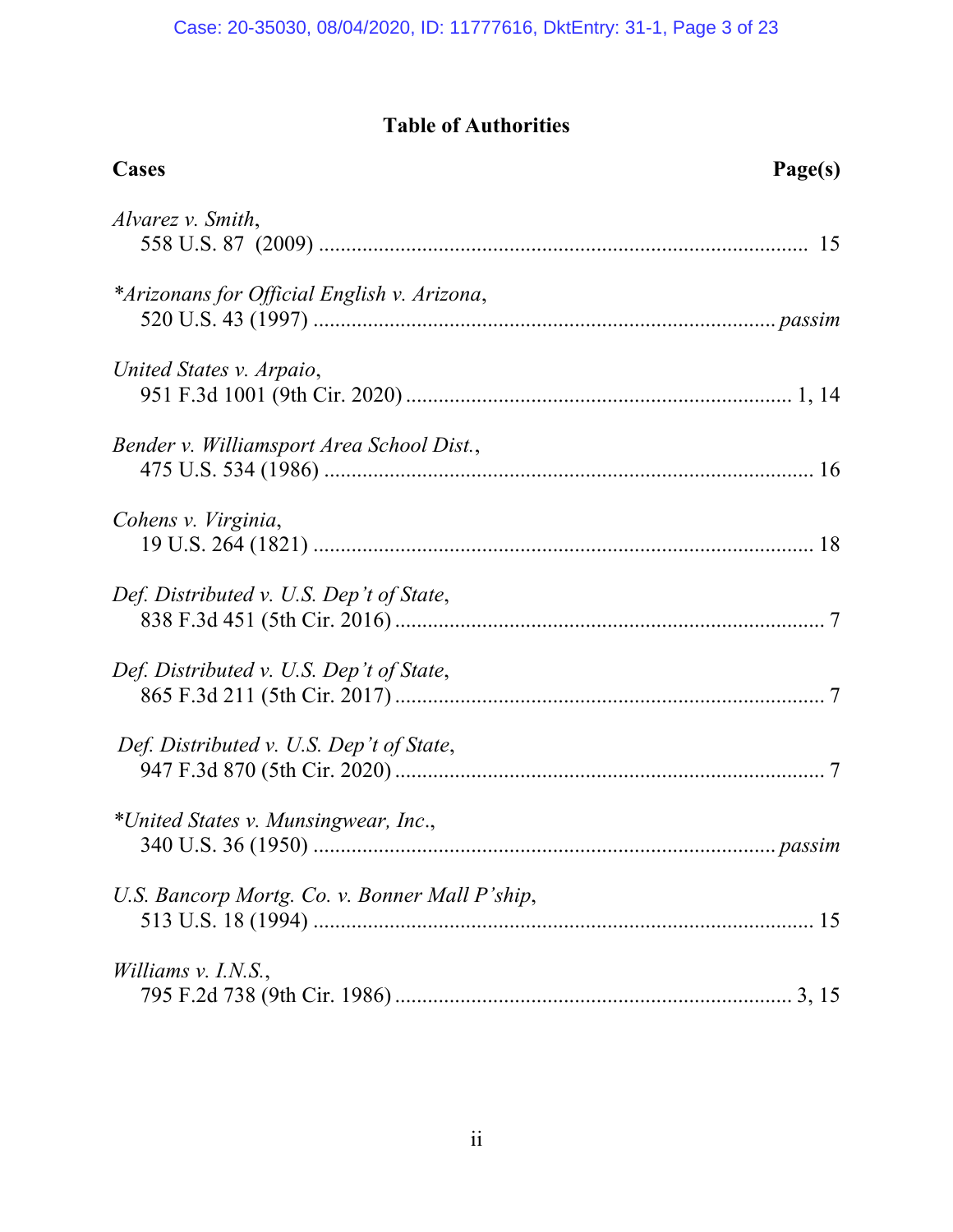# **Statutes, Regulations, and Rules**

# **Other Authorities**

| Felicia R. Lee, 3-D Printed Gun Goes on Display at London Museum, |  |
|-------------------------------------------------------------------|--|
|                                                                   |  |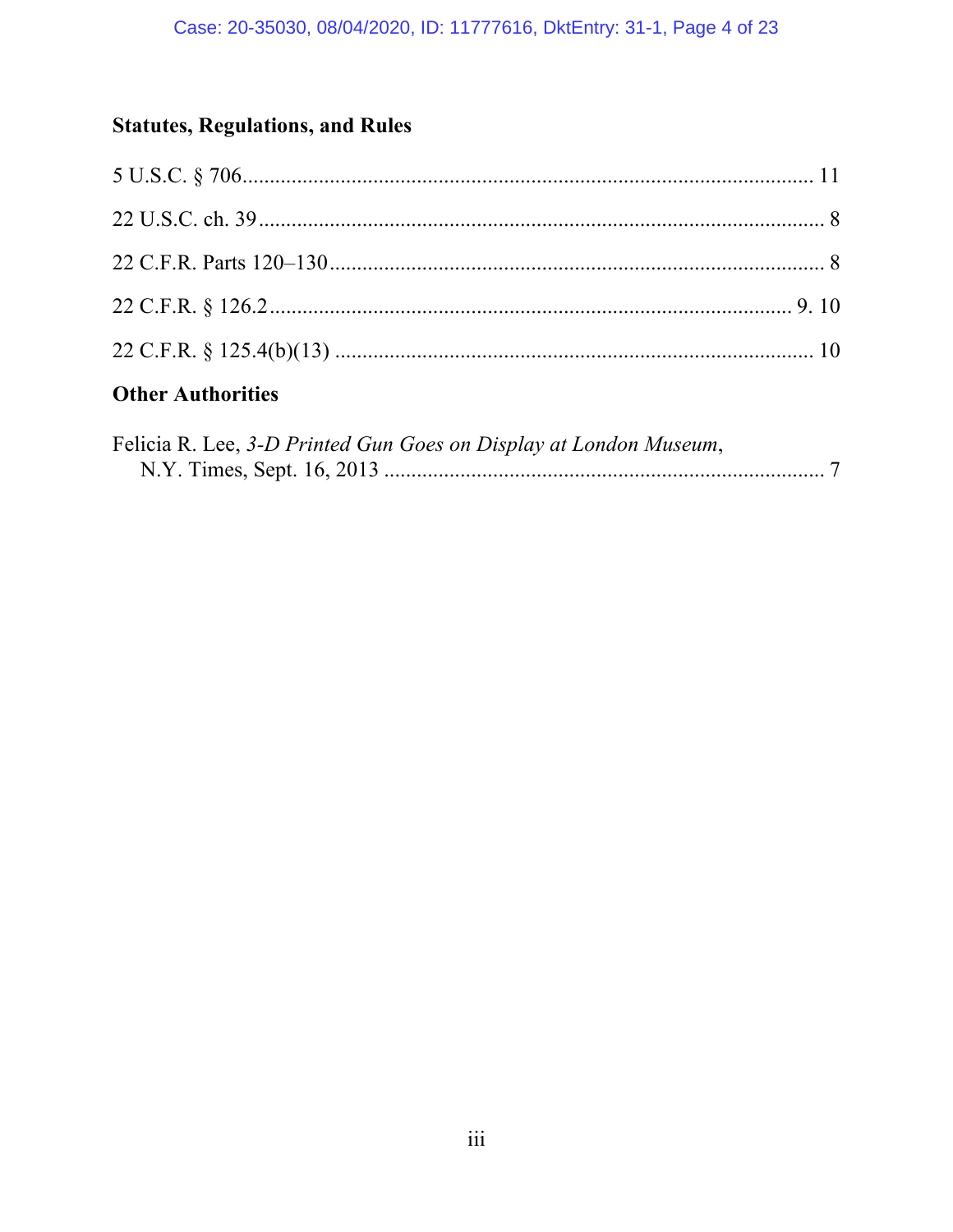## **Summary of the Argument**

No panel can disregard *United States v. Munsingwear, Inc*., 340 U.S. 36 (1950), under which the "established practice of the Court in dealing with a civil case . . . which has become moot while on its way here or pending [a] decision on the merits is to reverse or vacate the judgment below." *United States v. Arpaio*, 951 F.3d 1001, 1005 (9th Cir. 2020). Yet this panel, in the face of briefs expressly invoking *Munsingwear*'s mandatory requirement, totally ignored the issue. It dismissed the appeal as moot *while silently and intentionally refusing to vacate the decision below*. The judgment this panel preserved as the law of the land is an odious departure from judicial norms that violates both Article III and the First Amendment.

In the district court, Judge Robert Lasnik let a gang of liberal States commandeer the State Department to impose an unconstitutional censorship regime of prior restraints upon their political enemies—Defense Distributed, the Second Amendment Foundation, Inc., and all citizens that dare to speak about the Second Amendment. The case should have been dismissed at day one because States lack Article III standing to hijack federal agencies for such vendettas. And it should have lost on the merits because the Administrative Procedure Act is not exempt from the First Amendment. But the States and Judge Lasnik kept this farcical case alive long enough, and kept Defense Distributed and SAF in this farcical case long enough, to yield the most obviously wrong free speech holding this Court may ever see.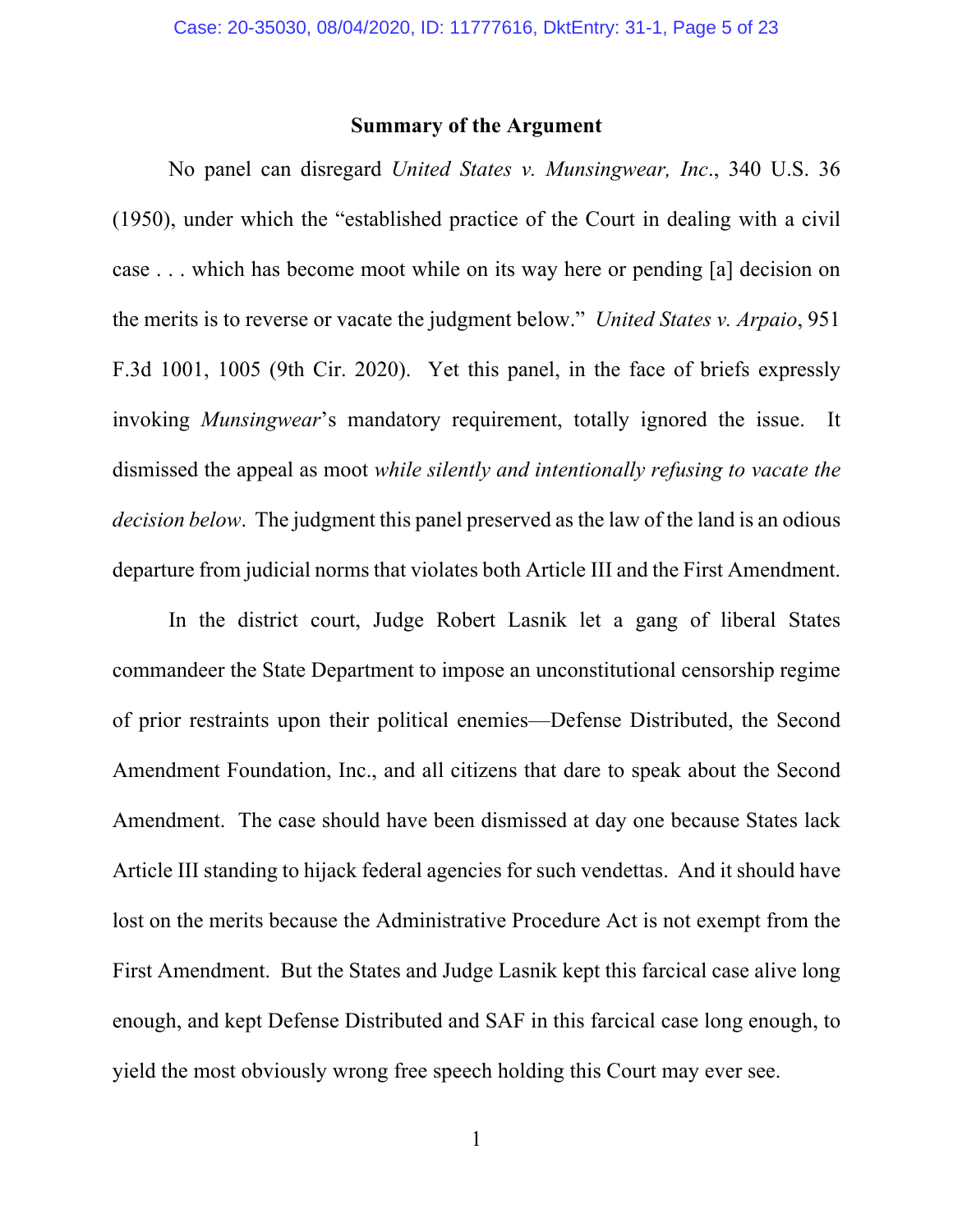The district court's lynchpin holding—in words Judge Lasnik chose with eyes wide open—is that the First Amendment can be "abridged" by APA technicalities so long as it is not "abrogated." ER56. Whatever that means, it is anathema to the Constitution of the United States of America. But so it was that, in the district court of their choice, the States succeeded in vacating the federal speech license and federal regulation protecting Defense Distributed and SAF's right to free expression.

Exposed on appeal, the States shifted positions to call the entire case moot. They would rather flee than defend the indefensible. In truth, the case is not moot. But if the case really *is* moot, the States get to retreat that way only by paying the price *Munsingwear* exacts. An analysis of whether to vacate the decision below must occur—it is not optional—and its result is crystal clear: If this case is moot, the Court has no choice but to vacate the district court's judgment.

Standing alone, the panel's inexcusable refusal to perform a *Munsingwear* analysis warrants correction via rehearing. But that is not the only one.

In addition, rehearing is warranted because the panel refused to address the district court's lack of subject-matter jurisdiction. Such testing is required by *Arizonans for Official English v. Arizona*, 520 U.S. 43 (1997), which holds that this Court always has jurisdiction to address a district court's lack of subject-matter *jurisdiction* and is always obligated to vacate judgments issued without it—even if the judgment cannot be assailed *on the merits* due to problems like mootness. *Id.* at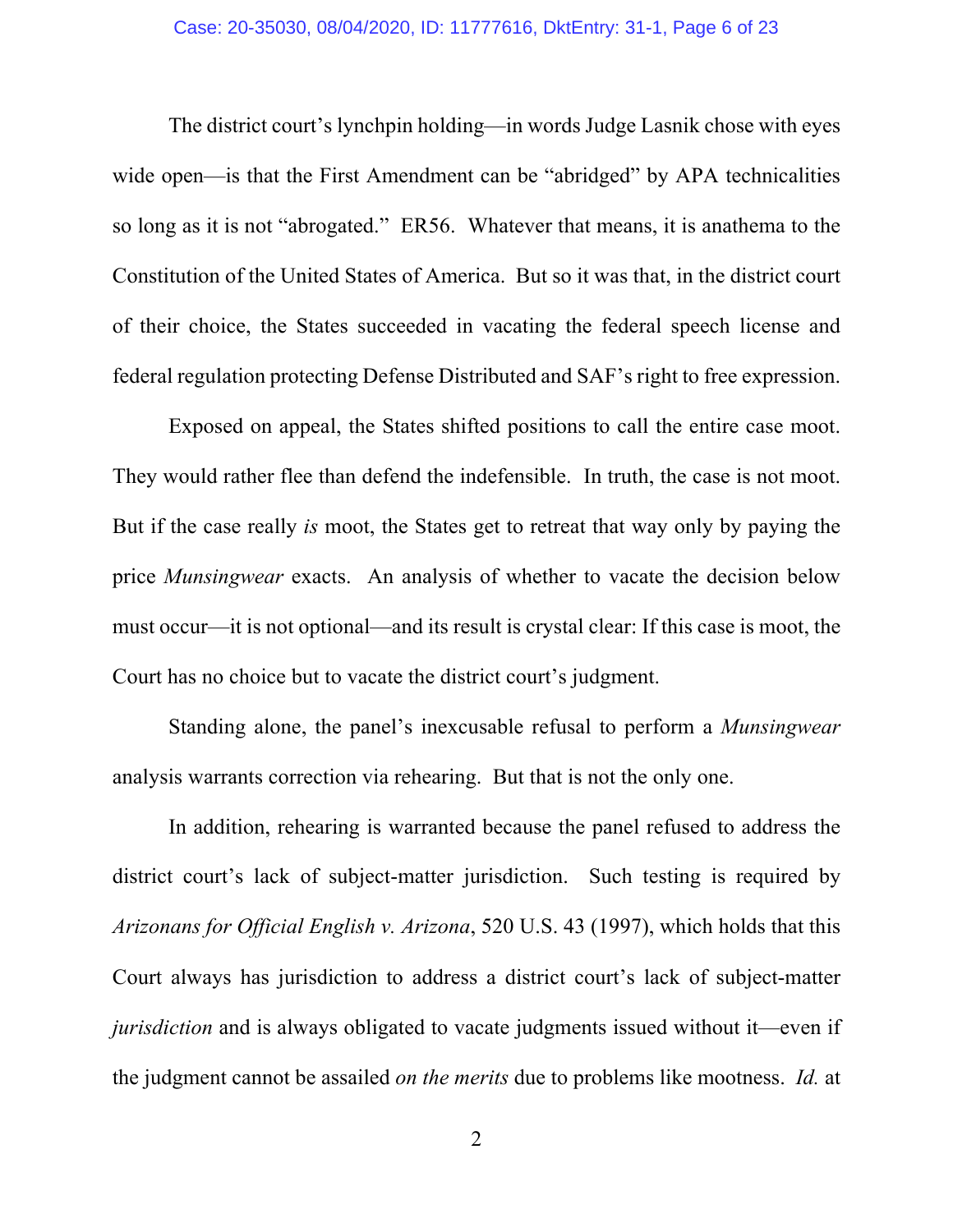66–73; *accord Williams v. I.N.S.*, 795 F.2d 738, 742 (9th Cir. 1986). Here, an appellant's brief made the district court's lack of subject-matter jurisdiction totally apparent. Yet in dismissing this appeal, the panel said nothing about the district court's subject-matter jurisdiction and gave no excuse for not testing it.

Finally, rehearing is warranted because the panel erroneously held the case moot. No one can tell which of the States' mootness arguments the panel bought because the order does not say. But it matters not. All are wrong.

For all of these reasons, the dismissive panel decision that ended this appeal cannot stand. It did not merely commit manifest errors as to issues of exceptional importance. It did so surreptitiously—in a conclusory order with no meaningful indication of the decision's true basis. An honest order would have at least let the parties challenge it facially. But this decision both does a severe injustice and, by confessing so little, cloaks it in hopes of avoiding reversal by higher authorities.

If in this case the judicial power to safeguard First Amendment freedoms on the merits no longer exists, then for Article III's sake, the district court's judgment must at least be vacated due to *Munsingwear* and a lack of original jurisdiction. Otherwise, if the courts charged with protecting all Americans continue to ignore the civil liberties of what Judge Lasnik called "cybernaut[s]" in the "remote recesses of the internet," ER54, they can expect to be ignored in kind.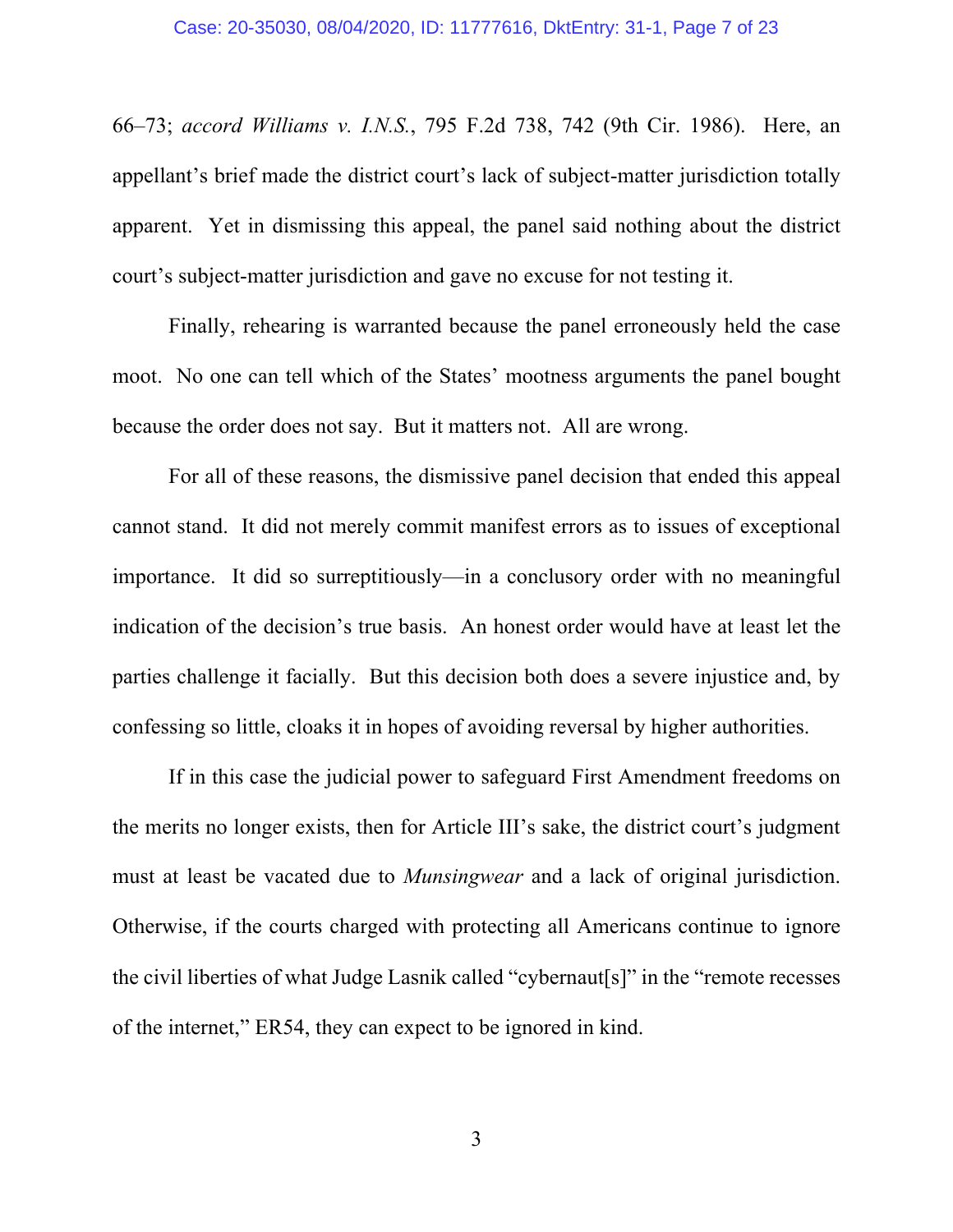### **Statement of the Case**

## **I. The appeal presents issues of extraordinary importance.**

This case entails a long-running and important First Amendment controversy about Second Amendment speech on the internet. After years of litigation outside of this Circuit, the State Department did the right thing when it decided to cease imposing an unconstitutional prior restraint upon Defense Distributed and the Second Amendment Foundation, Inc., and resolve the controversy by agreement.

Pursuant to a settlement agreement that was valid when executed and is valid today, the State Department undertook to roll back its prior restraint by, among other things, temporarily modifying a pertinent regulation and issuing a license for Defense Distributed, SAF, and all U.S. persons to publish the computer files at issue. Quickly, these rights were exercised by Defense Distributed, SAF members, and many other law-abiding citizens. The files at issue are now readily available online.

Then came States that disfavor speech about the Second Amendment. Despite conceding that the files at issue are perfectly legal—they admit Defense Distributed has every right to "hand them around domestically," ER1809—these States insisted that the State Department reimpose its prior restraints against online publication. So they sued the State Department under the Administrative Procedure Act to have the temporary modification and license vacated.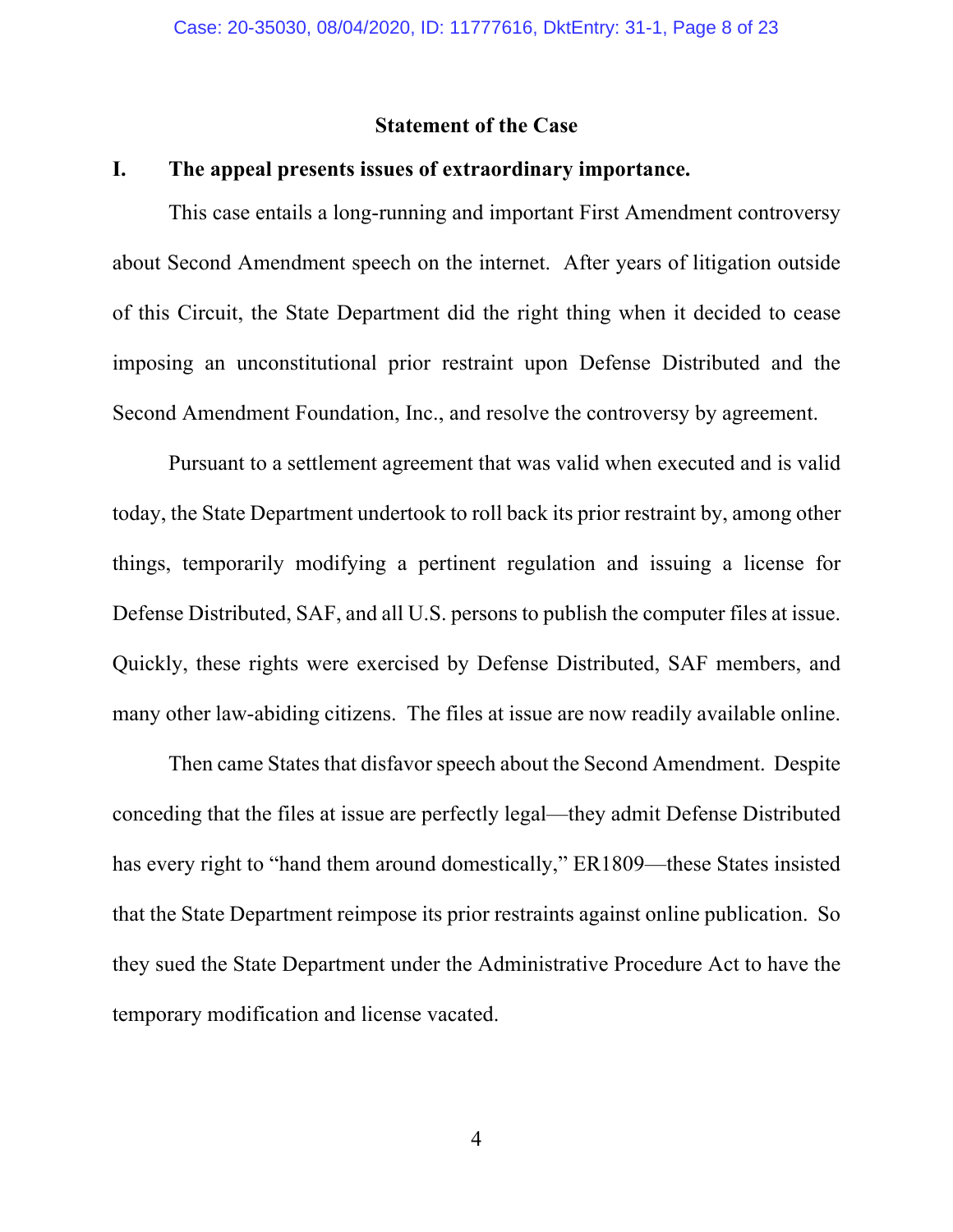#### Case: 20-35030, 08/04/2020, ID: 11777616, DktEntry: 31-1, Page 9 of 23

The district court granted relief. After issuing a nationwide preliminary injunction, its final judgment vacated the license and temporary modification, forcing the State Department to revive its unconstitutional regime—all on the dangerous theory that the "First Amendment is irrelevant." ER23687.

Realizing that the decision below cannot possibly withstand appellate scrutiny, the States moved to dismiss the appeal as moot. The event that they said supposedly mooted the case happened all the way back in July 2018, at week *one* of the case. But the States *never* made their leading mootness argument below. They gladly litigated in their forum of choice to obtain political headlines to their liking. Only now, with reversal imminent, do they retreat by way of a mootness suggestion.

The panel went right along with this gamesmanship, doing just as the States asked. It dismissed the appeals without more. It both refused to evaluate the district court's subject-matter jurisdiction, as is always required, and refused to vacate the district court's judgment, as *Munsingwear* requires for supposedly moot appeals.

#### **A. First Amendment speech about the Second Amendment is at issue.**

#### **1. Defense Distributed published digital firearms information.**

This case is about digital firearms information. *See* Defense Distributed Br. of Appellants at 4–6. It exists in the form of coded computer files, pertains to both entire firearms and individual firearm components, and addresses their physical properties, production methods, and uses. *Id.* It includes, but is not limited to, what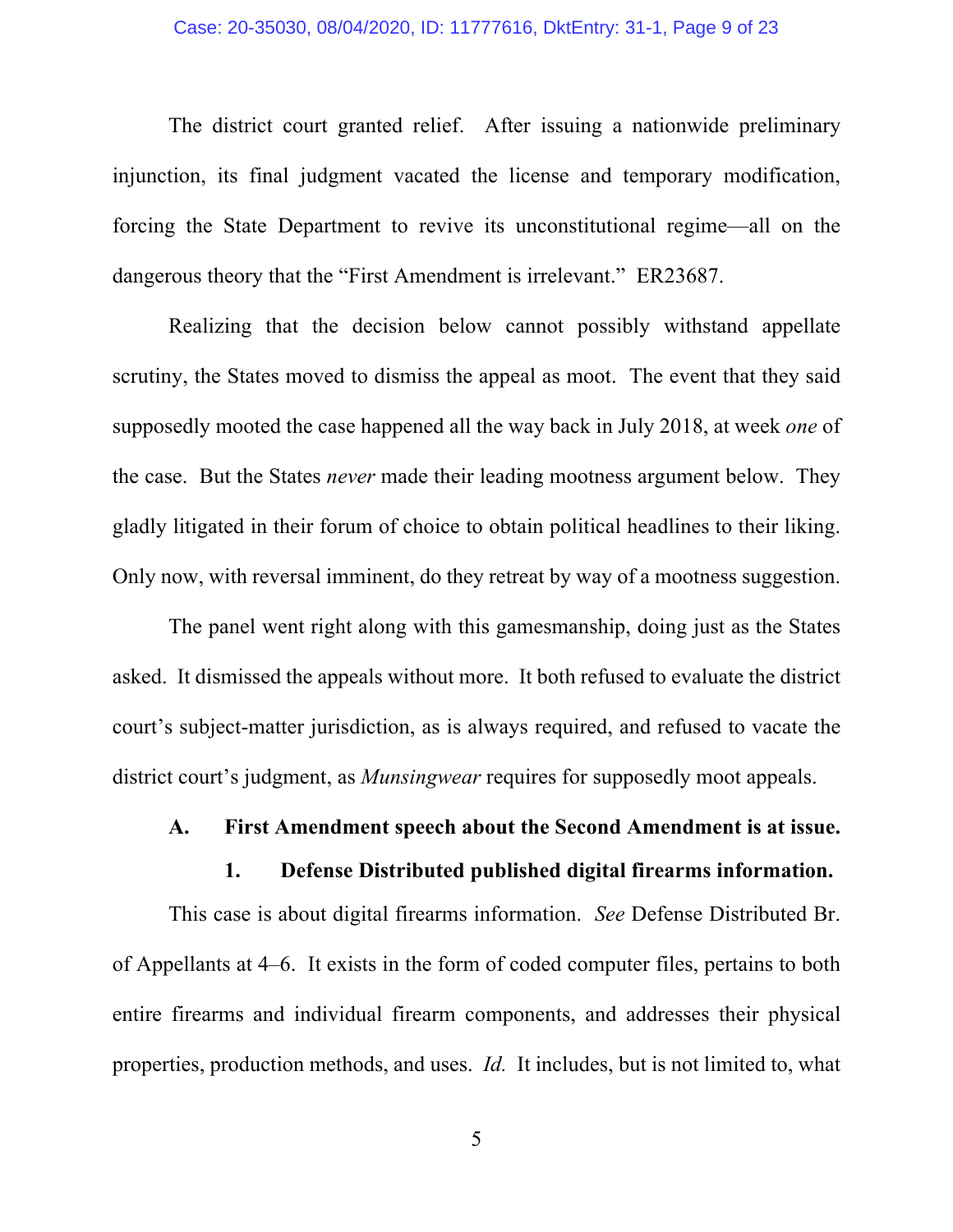authorities refer to as "Computer Aided Design files" or "CAD files" and what authorities refer to as "Computer Aided Manufacturing files" or "CAM files." *Id.*

Defense Distributed is a Texas-based company that promotes the Second Amendment's right to keep and bear firearms by exercising the First Amendment right to speak about firearms. *See* Defense Distributed Br. of Appellants at 7–9. To that end, Defense Distributed engaged in the publication of a wide variety of digital firearms information to the American public, primarily via the internet. *Id.*

Hundreds of millions of Americans have the right to produce a firearm for personal use at home, and all Americans have the right to learn about firearms even if they never produce one. Defense Distributed has a right to share its digital firearms information with each of these citizens and each citizen has a right to hear what Defense Distributed has to say. Hence "DEFCAD," the website Defense Distributed published at defcad.org and defcad.com in the times at issue. *Id.*

Online at DEFCAD, Defense Distributed published important sets of digital firearms information to the internet's public domain on multiple occasions. One publication period lasted from December 2012 to May 2013. *See* Defense Distributed Br. of Appellants at 7–13. Another publication period lasted from July 27, 2018, to July 31, 2018. *Id.* The computer files that were published during these two periods were downloaded millions of times. *Id.*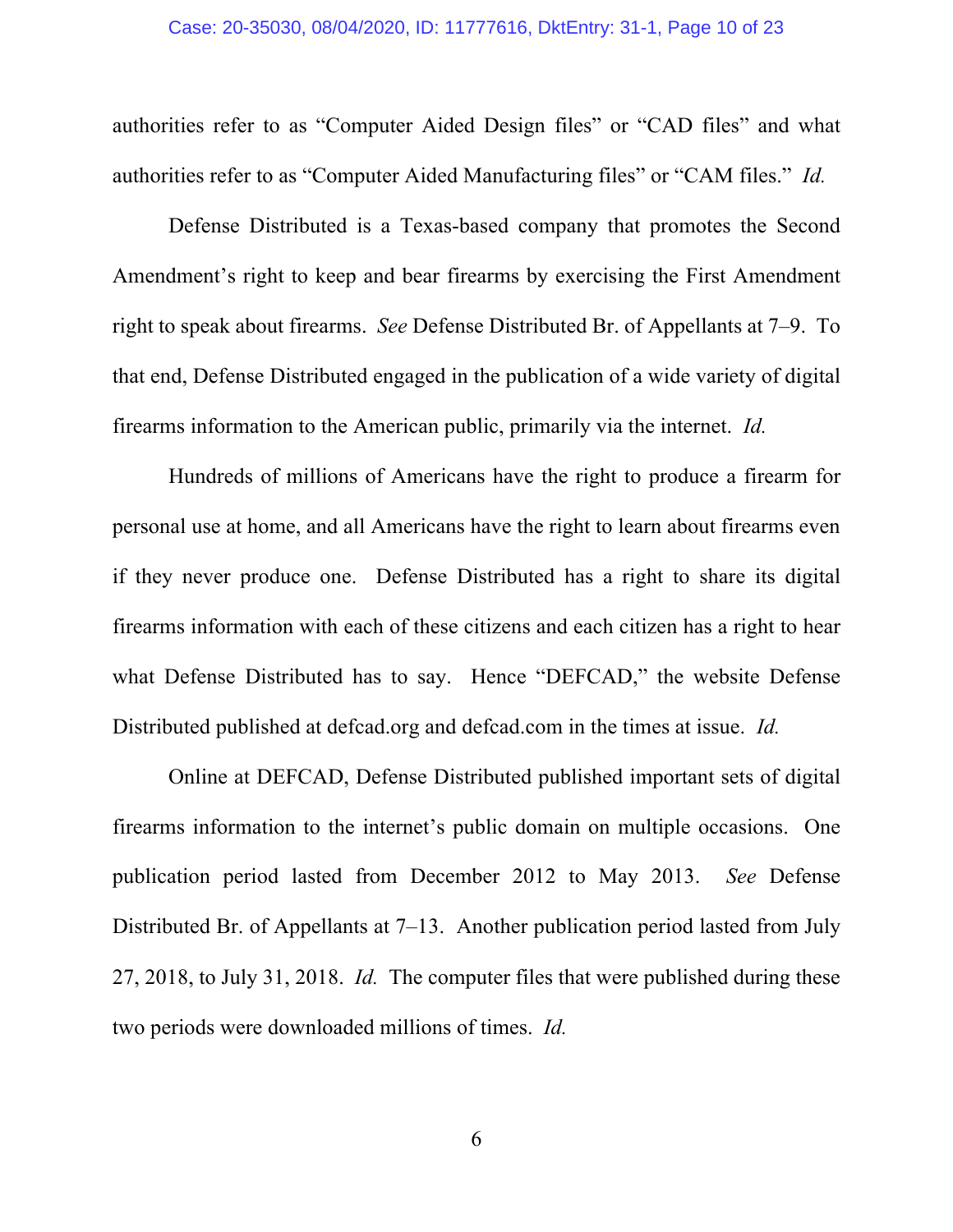The digital firearms information that Defense Distributed published in these periods constitutes speech. Akin to blueprints, the files supply information in the abstract. *Id.* Each is an important expression of technical, scientific, artistic, and political matter. *Id.* They carry these values apart from any application that the information's recipient might choose to devote the information to. *See* Felicia R. Lee, *3-D Printed Gun Goes on Display at London Museum*, N.Y. Times, Sept. 16, 2013*.* Thus, the digital firearms information at issue qualifies as First Amendment speech entitled to all of the Constitution's protections against censorship.

## **2.** *Defense Distributed I* **interrupted publication.**

An interruption of Defense Distributed's online publications was caused by a dispute with the State Department. The dispute resulted in litigation called *Defense Distributed I*, which originated in the Western District of Texas and made several trips to the Fifth Circuit. *See Def. Distributed v. U.S. Dep't of State*, 838 F.3d 451 (5th Cir. 2016) (panel opinion); *id.* at 461–76 (Jones, J., dissenting); *Def. Distributed v. U.S. Dep't of State*, 865 F.3d 211 (5th Cir. 2017) (Elrod, Jones, Smith and Clement, JJ., dissenting from the denial of rehearing en banc); *Def. Distributed v. U.S. Dep't of State*, 947 F.3d 870 (5th Cir. 2020).

The plaintiffs in *Defense Distributed I* were Defense Distributed, SAF, and a SAF member. ER15694–15695. The defendants were State Department officials. ER15696.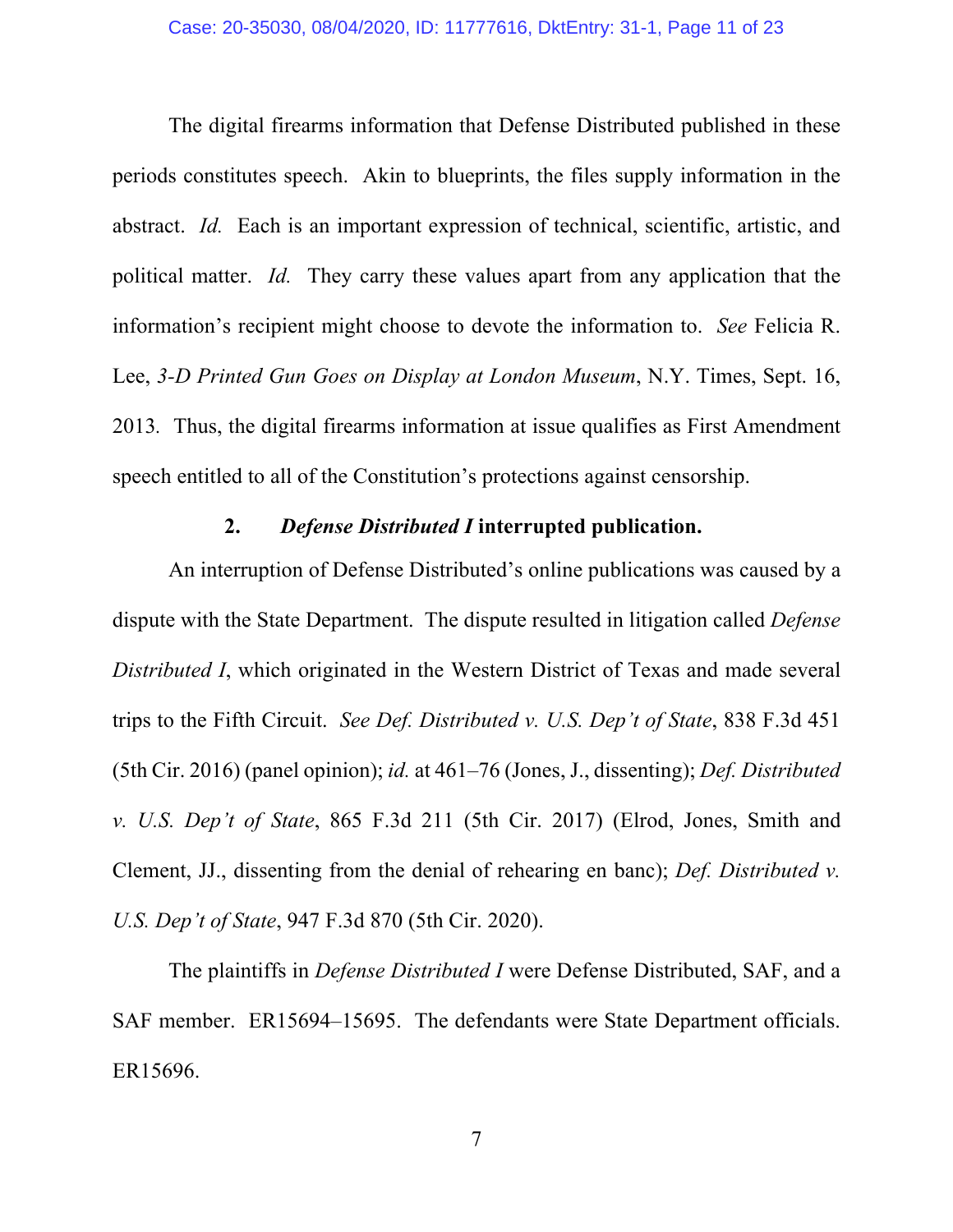*Defense Distributed I* began after the State Department used the Arms Export Control Act of 1976, 22 U.S.C. ch. 39 ("the AECA"), and its primary implementing regulations, the International Traffic in Arms Regulations, 22 C.F.R. Parts 120–130 ("the ITAR"), to impose a prior restraint on public speech concerning technical firearms data, including Defense Distributed's digital firearms information. Under this prior restraint, the State Department required that Defense Distributed obtain prior United States government approval before publication of such technical data could occur on the internet and at other public venues. In *Defense Distributed I*, Defense Distributed and SAF challenged the State Department's enforcement of the AECA/ITAR regime as ultra vires action not authorized by the statutes and regulations at issue, and as violations of the First, Second, and Fifth Amendments of the Constitution. *See* Defense Distributed Br. of Appellants at 13–15

# **3. The license and Temporary Modification let publication resume.**

In the midst of that litigation, the parties to *Defense Distributed I* settled their dispute. *See* Defense Distributed Br. of Appellants at 16–19. Reports correctly understood that the State Department's decision to settle "essentially surrenders" to the constitutional challenge Defense Distributed and SAF had been pressing. *Id.*

The *Defense Distributed I* settlement agreement is memorialized by the "Settlement Agreement": a written contract that all sides executed validly. ER653. It obligates the State Department to do several key things about the files at issue.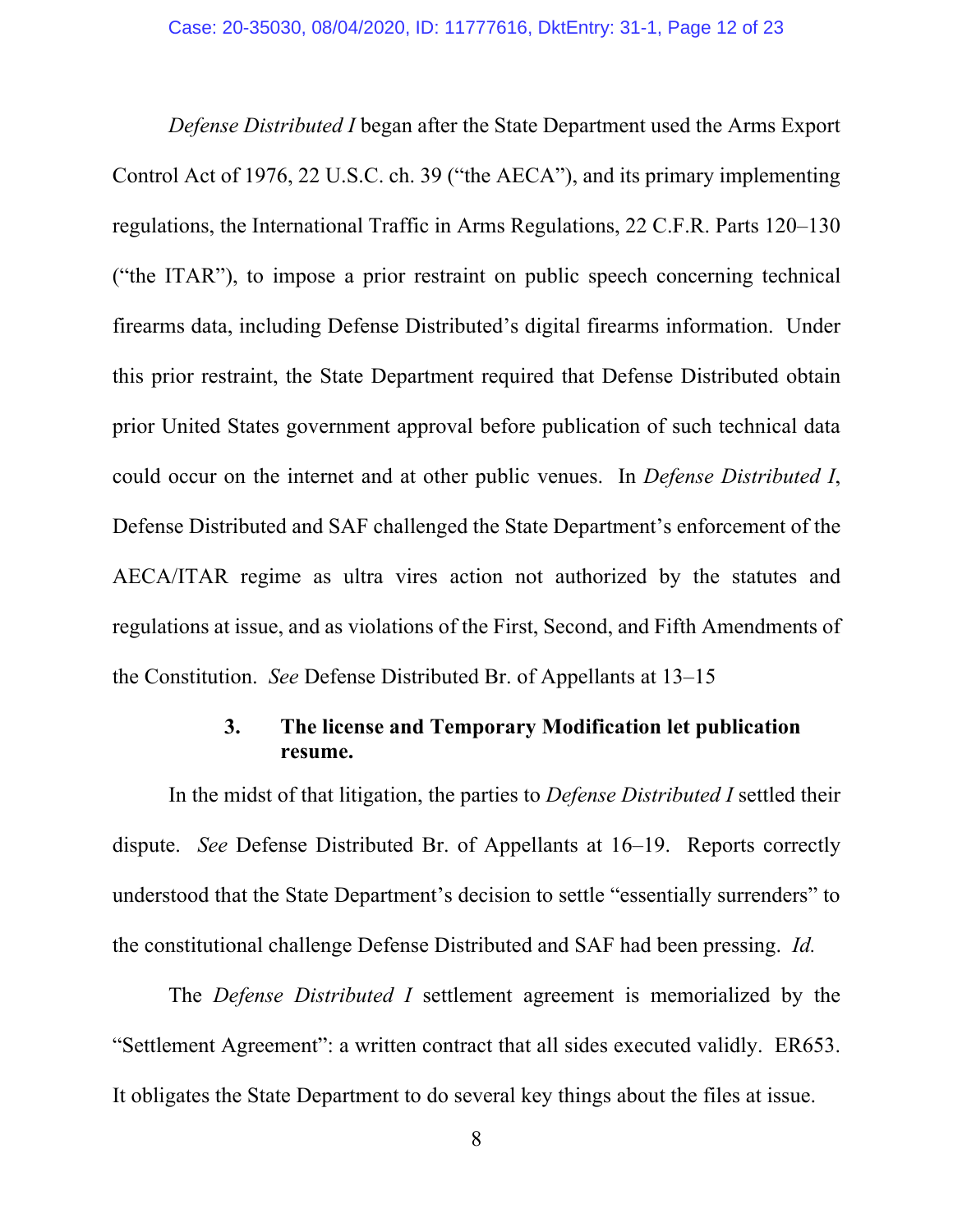#### Case: 20-35030, 08/04/2020, ID: 11777616, DktEntry: 31-1, Page 13 of 23

The first key Settlement Agreement obligation concerns a new final rule. ER653. Paragraph 1*(a)* requires the State Department to draft and fully pursue, to the extent authorized by law (including the Administrative Procedure Act), the publication in the Federal Register of a notice of proposed rulemaking and final rule, revising United States Munitions List ("USML") Category I to exclude the files at issue from the ITAR system of prior restraints. *Id.*

The second key Settlement Agreement obligation concerns a temporary modification during the new final rule's development. ER653–54. Paragraph 1*(b)* requires the State Department to announce, while the above-referenced final rule is in development, a temporary modification, consistent with International Traffic in Arms Regulations (ITAR), 22 C.F.R. § 126.2, of USML Category I to exclude the Defense Distributed I Files; and to publish the announcement on the Directorate of Defense Trade Controls website on or before July 27, 2018. ER653–54.

The third key Settlement Agreement obligation concerns a license. ER654. Paragraph 1*(c)* requires the State Department to issue a license to the *Defense Distributed I* plaintiffs on or before July 27, 2018, signed by the Deputy Assistant Secretary for Defense Trade Controls, advising that certain files are approved for public release (i.e., unlimited distribution) in any form and are exempt from the export licensing requirements of the ITAR because they satisfy the criteria of 22 C.F.R. § 125.4(b)(13). *Id.*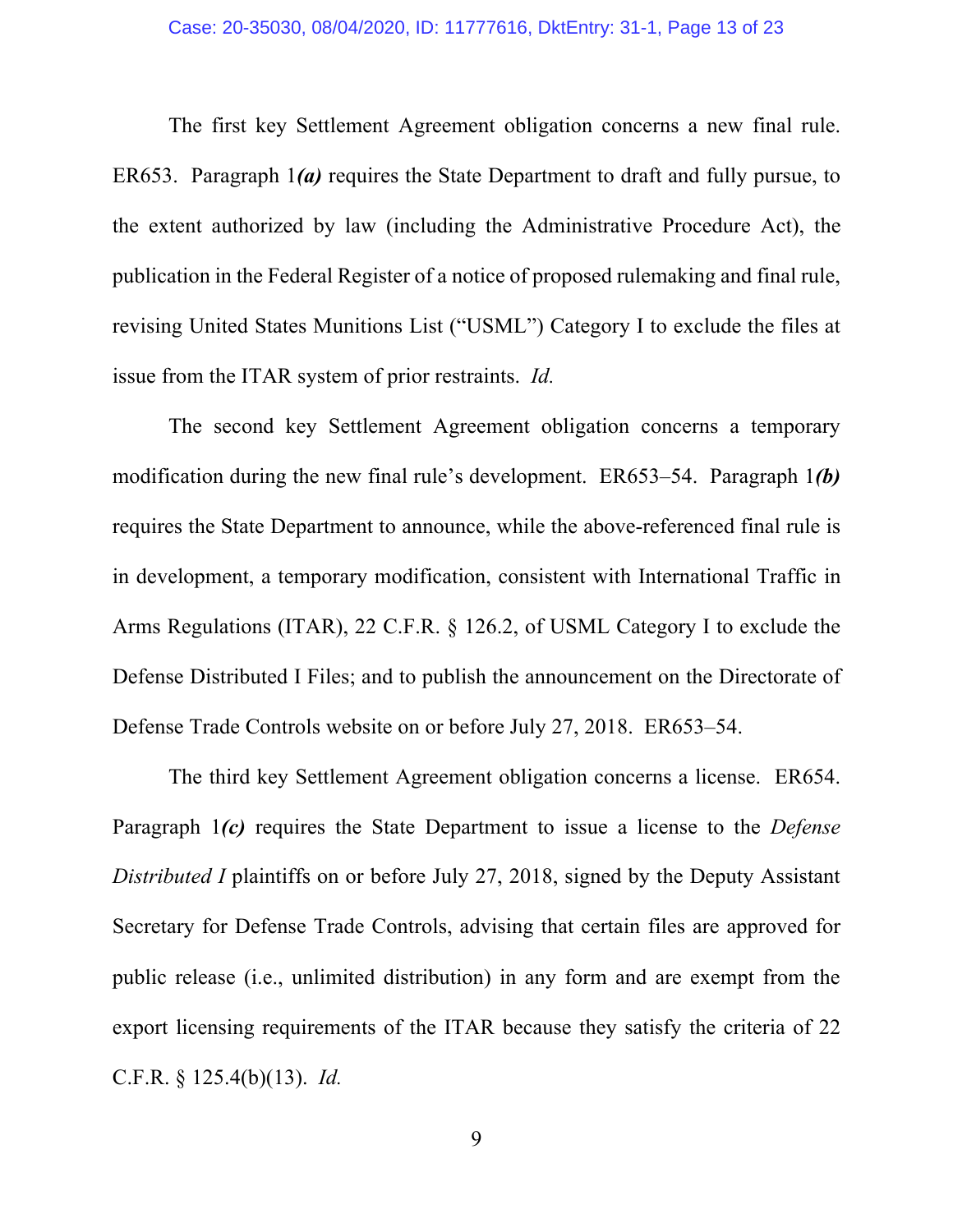Then the State Department began the effort to carry out its Settlement Agreement obligations. ER1700–1701. By July 27, 2018, it had done the following.

In an attempt to comply with the obligation imposed by Settlement Agreement Paragraph 1*(b)*, the State Department made a temporary modification to USML Category I, pursuant to 22 C.F.R. § 126.2, to "exclude" the *Defense Distributed I* Files from Category I. ER662. By way of the Temporary Modification, the State Department authorized the distribution of the *Defense Distributed I* Files without any prior restraint. *Id.*; *see* ER467–68; ER14513.

In an attempt to comply with the obligation imposed by Settlement Agreement Paragraph 1*(c)*, the State Department issued Defense Distributed a license—a letter issued by the State Department's Acting Deputy Assistant Secretary for the Directorate of Defense Trade Controls—authorizing the Defendants to publish files for "unlimited distribution." ER14542–14543.

Thus, from July 27 to July 31, 2018, Defense Distributed, SAF, and any "U.S. person" were free to publish and republish the *Defense Distributed I* Files on the internet and free to receive them there. And so publication occurred, as detailed above.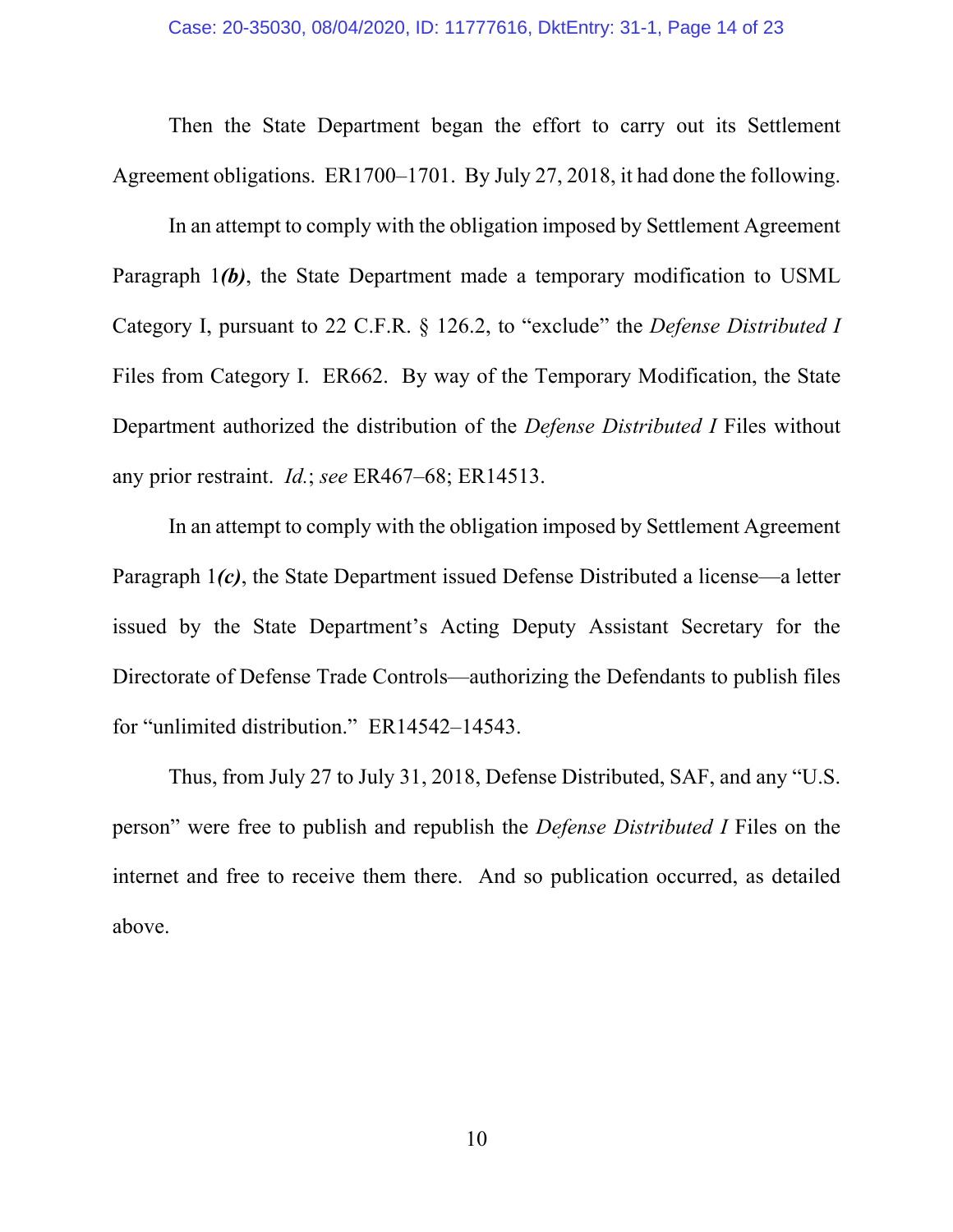### **B. The States sued to force the federal government to censor speech.**

Plaintiffs are nineteen states and the District of Columbia, called "the States." All have a Democrat governor and/or attorney general. The federal defendants are the State Department and its officials. ER473–474. The private defendants are Defense Distributed, SAF, and its member. ER474–475.

The States pleaded two Administrative Procedure Act claims. ER531–538. One targeted the State Department's issuance of the license and the other targeted the State Department's issuance of the Temporary Modification. *Id*.

# **C. The district court reimposed the unconstitutional regime by vacating the license and Temporary Modification.**

The district court accepted both of the States' APA claims. ER13–24. First, it held that the State Department's issuance of the Temporary Modification was "without observance of procedure required by law," 5 U.S.C. § 706, because a Congressional notice requirement had not been met. ER13–24. Second, it held that the State Department's issuance of both the Temporary Modification and the license were "arbitrary and capricious," 5 U.S.C. § 706, because of insufficient explanation and evidentiary support in the administrative record. ER13–24.

Part of the district court's judgment addressed the First Amendment implications of a decision vacating the Temporary Modification and license. It held the Constitution's First Amendment "not relevant to the merits":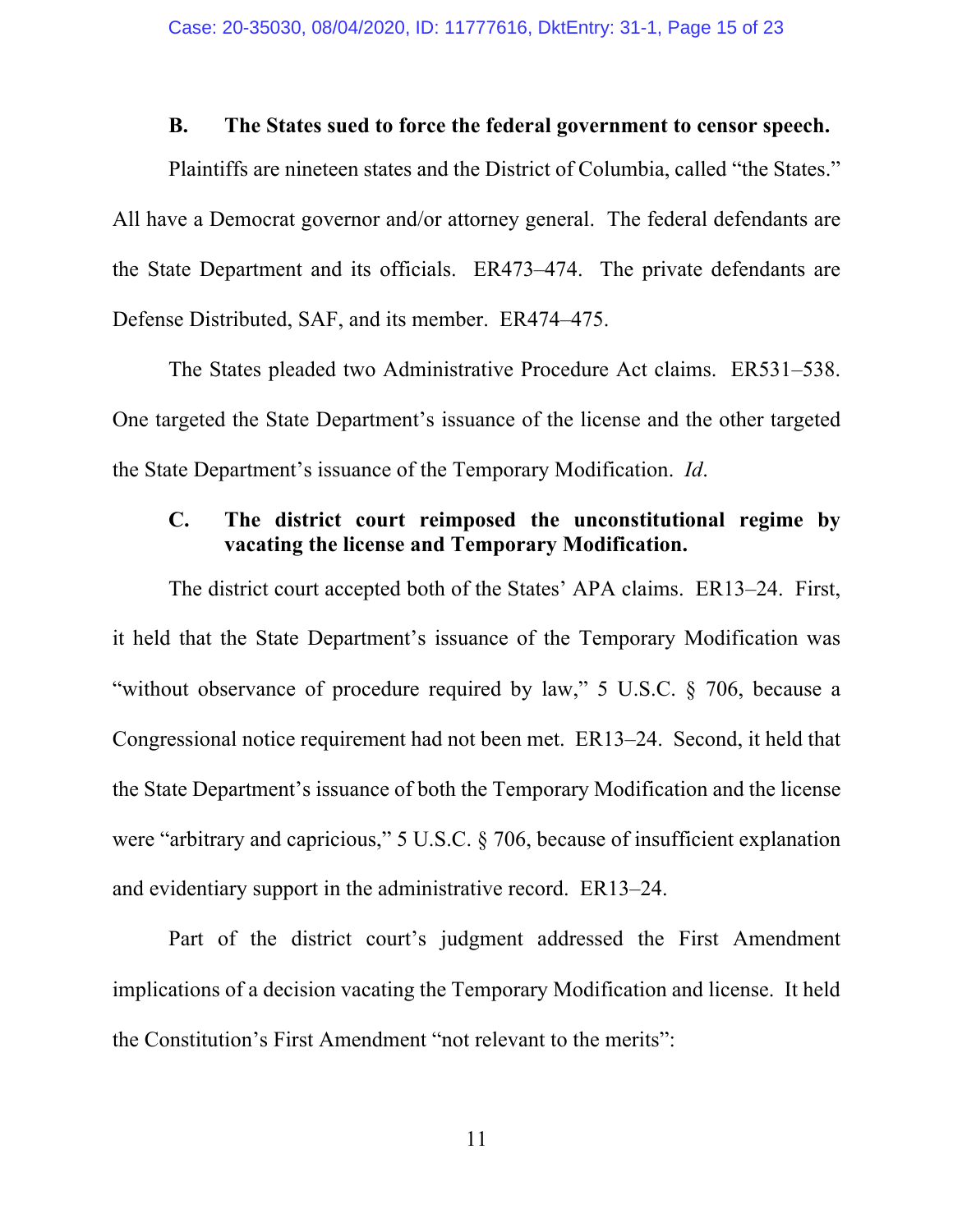Whether or not the First Amendment precludes the federal government from regulating the publication of technical data under the authority granted by the AECA *is not relevant to the merits* of the APA claims plaintiffs assert in this litigation.

ER25 (emphasis added). It also held that the First Amendment can be "abridged" so long as it is not "abrogated." ER56. Defense Distributed and SAF appealed.

## **II. The panel dismissed the appeal as moot without more.**

Once the appeal got under way, the States realized that reversal was imminent. Defense Distributed's brief showed that the district court both lacked subject-matter jurisdiction because of multiple Article III shortcomings, Defense Distributed Br. of Appellants at 35–48, and was wrong on the merits because the APA cannot require abridgement of the First Amendment, *id.* at 48–53. So rather than be squarely defeated, the States moved to dismiss both appeals as moot. *See* Dkt. 20-1.

Defense Distributed and SAF responded jointly, opposing the dismissal request with several categories of argument. Dkt. 21. First, the response defeated the States' mootness suggestion on its own terms. *Id.* at 3–16. Second, it showed that mootness-based dismissals cannot occur unless and until disputes regarding the district court's subject-matter jurisdiction are resolved. *Id.* at 16–17; *accord* Dkt. 27 at 3. Third, the response showed that, if the case were moot, *Munsingwear* requires vacatur of the district court's judgment. Dkt. 21 at 19–21.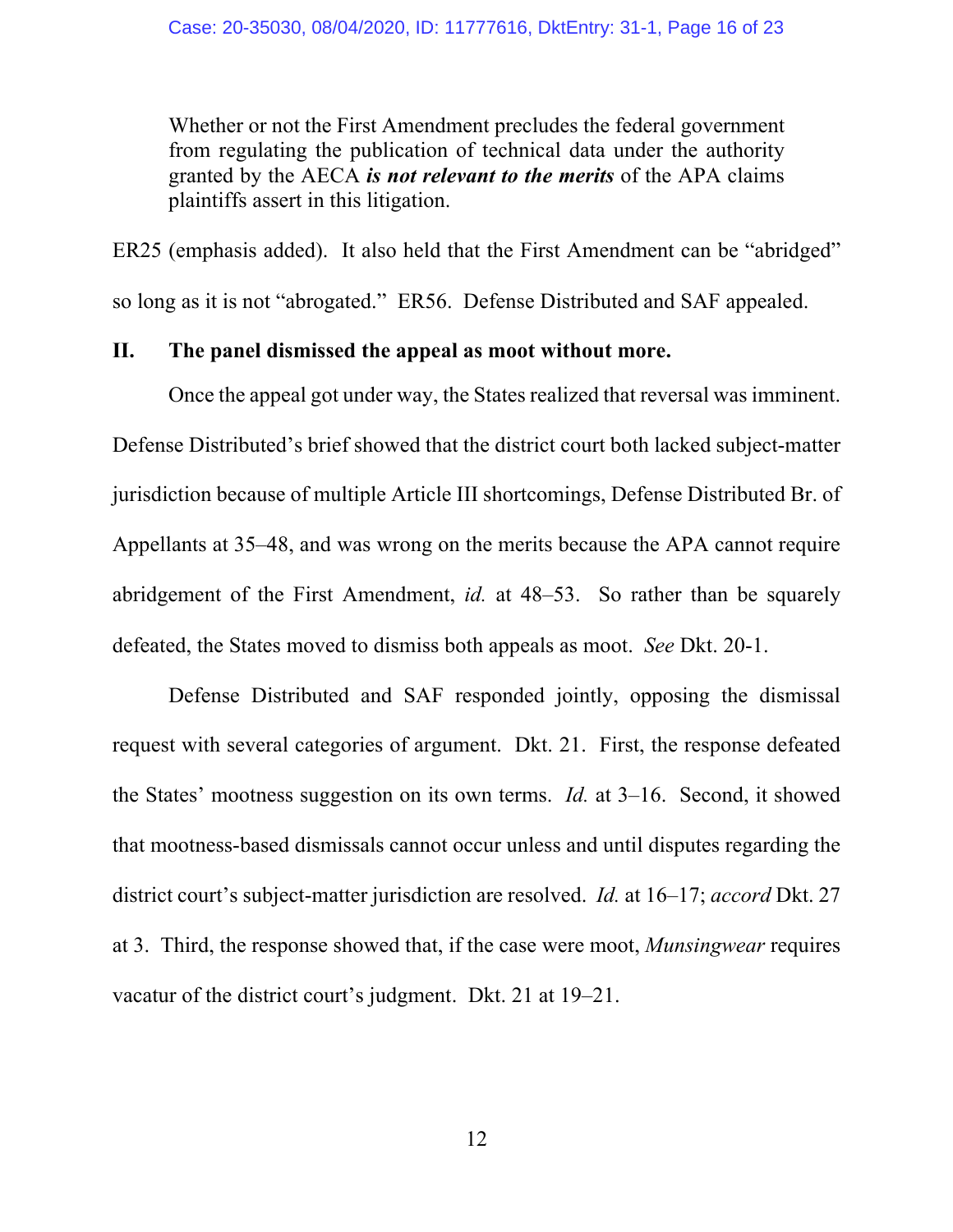The panel consisted of Chief Judge Thomas and Judges Schroeder and Callahan. Its order gives no meaningful indication of the mootness reasoning. It says nothing about the district court's jurisdiction. And it says nothing about *Munsingwear*. It dismisses the appeal without any meaningful engagement:

Appellees have moved to dismiss these consolidated appeals as moot (Docket Entry No. 20 in No. 20-35030). On June 19, 2020, this court issued an order to show cause as to whether appellants possess the requisite standing to bring and/or prosecute these appeals.

Upon a review of the record, the briefing on the motion to dismiss, and the responses to the court's June 19, 2020 order, we conclude that these appeals are moot because no present controversy exists as to which any effective relief may be granted to appellants. *See Nome Eskimo Cmty. v. Babbitt*, 67 F.3d 813, 815-16 (9th Cir. 1995) (affirming dismissal of action to enjoin government's sale of disputed lands as moot where government voluntarily canceled sale and "there was no immediate prospect of another, similar lease sale").

Accordingly, the motion to dismiss is granted. These appeals are dismissed for lack of jurisdiction.

Dkt. 30 at 2.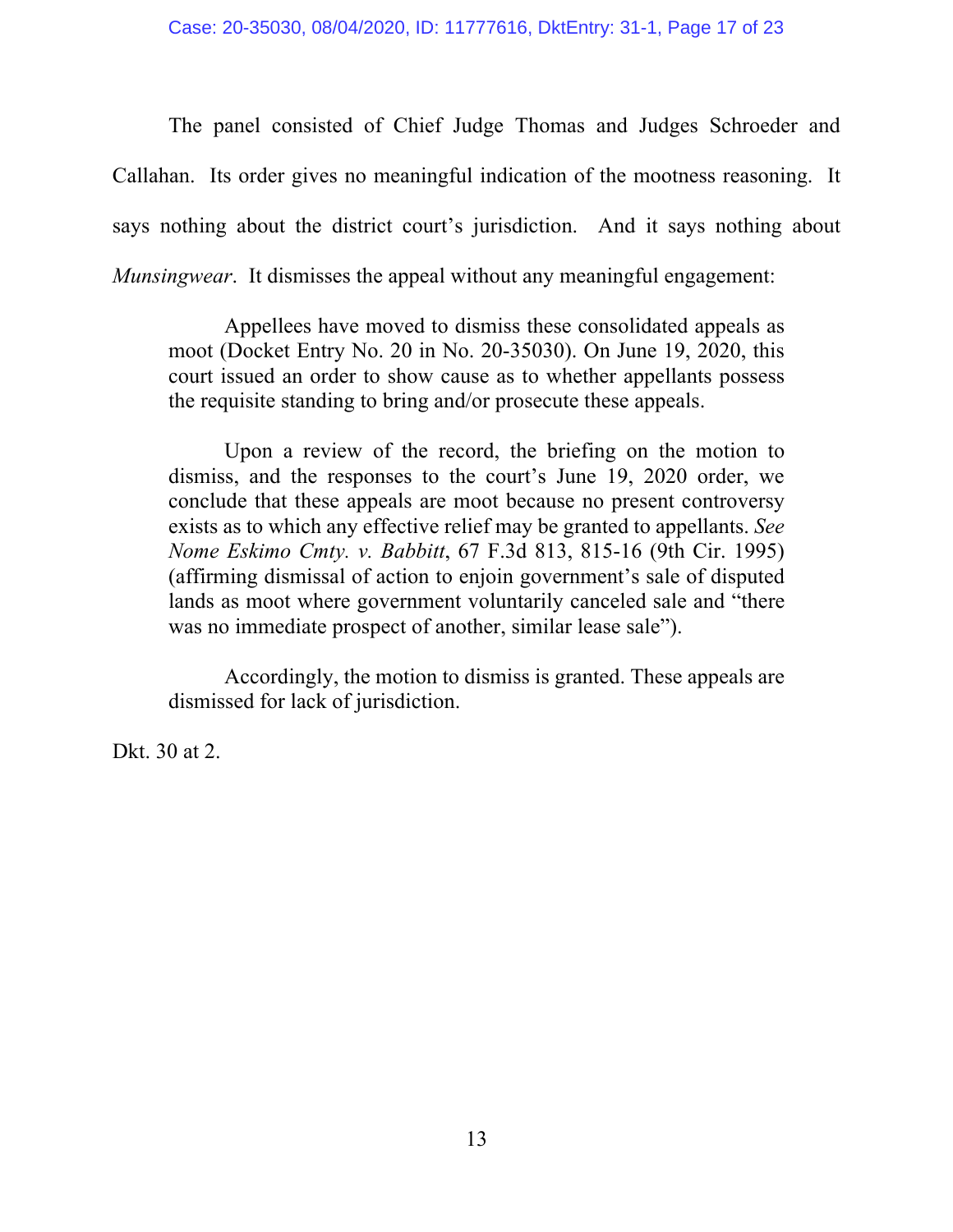#### **Argument**

Appellants Defense Distributed, the Second Amendment Foundation, Inc., and Conn Williamson petition for rehearing *en banc* of their consolidated appeals. In a scant three-paragraph order, the panel held that the appeals are moot and dismissed them. But the panel did *not* go on to vacate the district court's judgment, as the appellants had requested. It refused to do any *Munsingwear* analysis at all. Nor did the panel evaluate the district court's subject-matter jurisdiction, as the appellants had requested as well. The panel's decision did nothing but deem the appeals moot and dismiss the appeals. That warrants rehearing for three reasons.

### **I. The panel's refusal to address** *Munsingwear* **warrants rehearing.**

Rehearing is warranted because the panel silently defied the vacatur requirement of *United States v. Munsingwear, Inc.*, 340 U.S. 36 (1950). Under *Munsingwear*, the "established practice of the Court in dealing with a civil case ... which has become moot while on its way here or pending [a] decision on the merits is to reverse or vacate the judgment below." *United States v. Arpaio*, 951 F.3d 1001, 1005 (9th Cir. 2020) (quoting *Munsingwear*). Defense Distributed and SAF demanded just that in response to the motion to dismiss, and also showed why an exception does not apply.<sup>1</sup> Dkt. 27 at 19-20. Yet the panel totally ignored the issue.

<sup>&</sup>lt;sup>1</sup> The exception for mootness caused by an appellant does *not* apply because the appellants here are Defense Distributed and SAF, and they had nothing do to with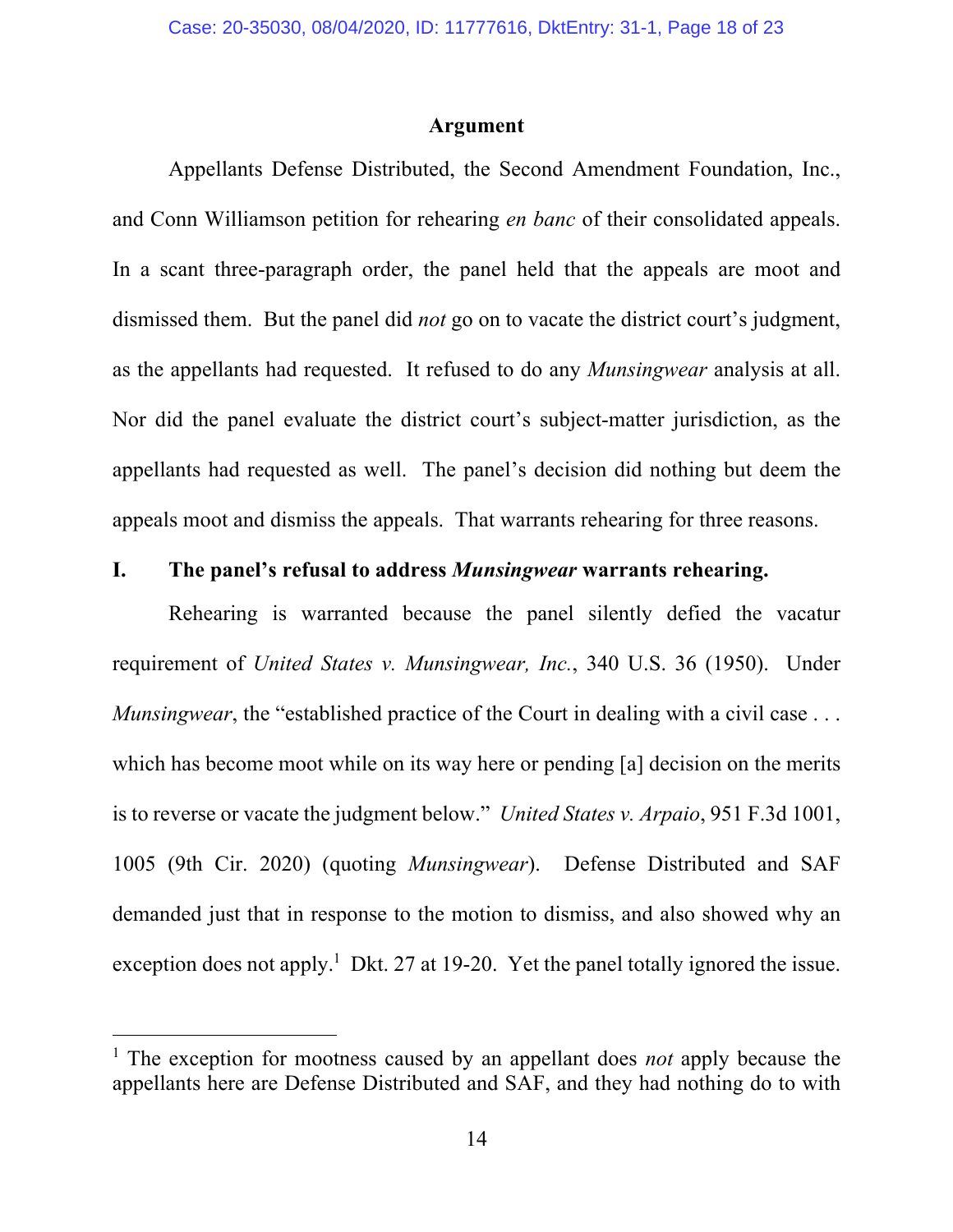This error's simplicity makes it no less blatant and no less impactful. The *Munsingwear* doctrine is designed to protect both litigants and the judicial system itself. By silently sabotaging it here, the panel both wronged the litigants who presented the argument in perfect compliance with all appellate practices and disserved the citizenry that deserves transparent judging of free speech cases.

## **II. The panel's refusal to address jurisdiction below warrants rehearing.**

Just as importantly, rehearing is warranted because the panel refused to address the district court's lack of jurisdiction. *Arizonans for Official English v. Arizona*, 520 U.S. 43 (1997), dictates that, even if an appellate court cannot reach a district court's judgment on the merits, it always has jurisdiction to test the district court's subject-matter jurisdiction and is always obligated to vacate a district court judgment issued without it. *Id.* at 66–73. This Court's precedent accords. It too teaches that "a continuing dispute as to jurisdiction is sufficient to prevent a finding of mootness." *Williams v. I.N.S.*, 795 F.2d 738, 742 (9th Cir. 1986).

Since Defense Distributed's appellant's brief made the district court's lack of subject-matter jurisdiction perfectly clear, the panel both possessed and was required to exercise appellate jurisdiction for "the purpose of correcting the error of the lower

the supposedly mooting actions. Dkt. 27 at 19-20. The case the States cited in reply below, *U.S. Bancorp Mortgage Co. v. Bonner Mall Partnership*, 513 U.S. 18 (1994) (per curiam), does not apply because that "party seeking review had 'caused the mootness by voluntary action.'" *Alvarez v. Smith*, 558 U.S. 87, 95 (2009).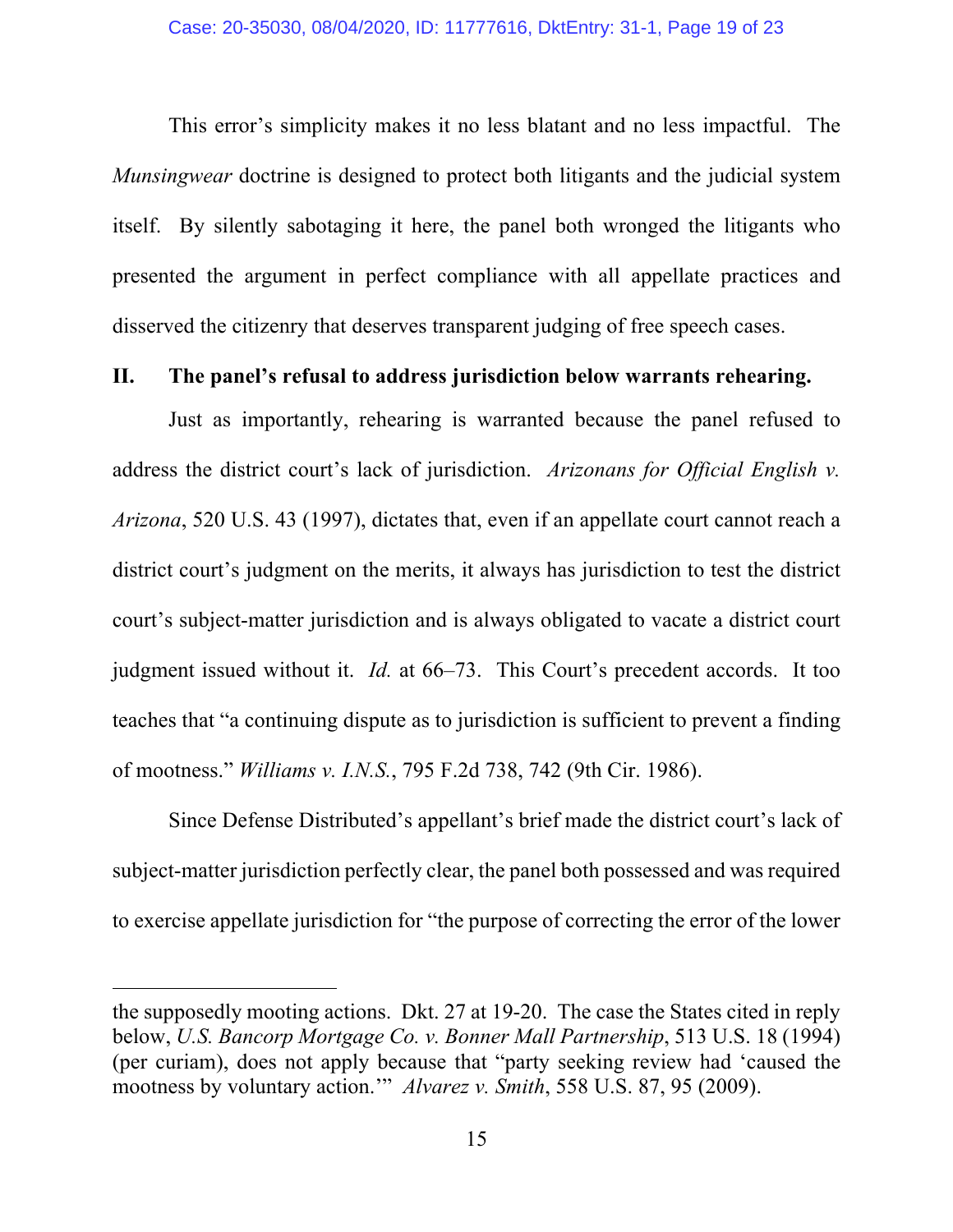court in entertaining the suit." *Arizonans for Official English*, 520 U.S. at 73 (quoting *Bender v. Williamsport Area School Dist.*, 475 U.S. 534 (1986)). But despite Defense Distributed and SAF having demanded exactly that, Dkt. 27 at 16-20; Dkt. 27 at 3; the panel once again ignored a critical issue altogether.

One act of defying clear precedent that silently tramples an appellant's well-briefed position ought to be enough to warrant rehearing en banc. The panel's refusal to address the district court's jurisdiction makes two.

### **III. The panel's mootness conclusion warrants rehearing.**

Last but not least, rehearing is warranted because the panel's mootness conclusion is wrong. The case is *not* moot for the reasons explained in the response to the motion to dismiss, Dkt. 21 at 2–18, *not one of which the panel grappled with*.

Perhaps the panel silently held that an August 2018 letter from the Department of Justice caused mootness. That would be wrong because (1) the "2018 letter merely announces compliance with the temporary restraining order issued below, ECF No.23, which as a matter of law does not moot the case," Dkt. 21 at 5–8, and (2) "evidence shows that the federal government will reinstitute the actions at issue" as soon as the decision below is reversed. *Id.* at 8–9.

Or perhaps the panel silently held that mootness stems from new rules adopted by the State and Commerce Departments. That too would be wrong because (1) the new rules are currently enjoined, *id.* at 10–11, (2) the new rules grandfather the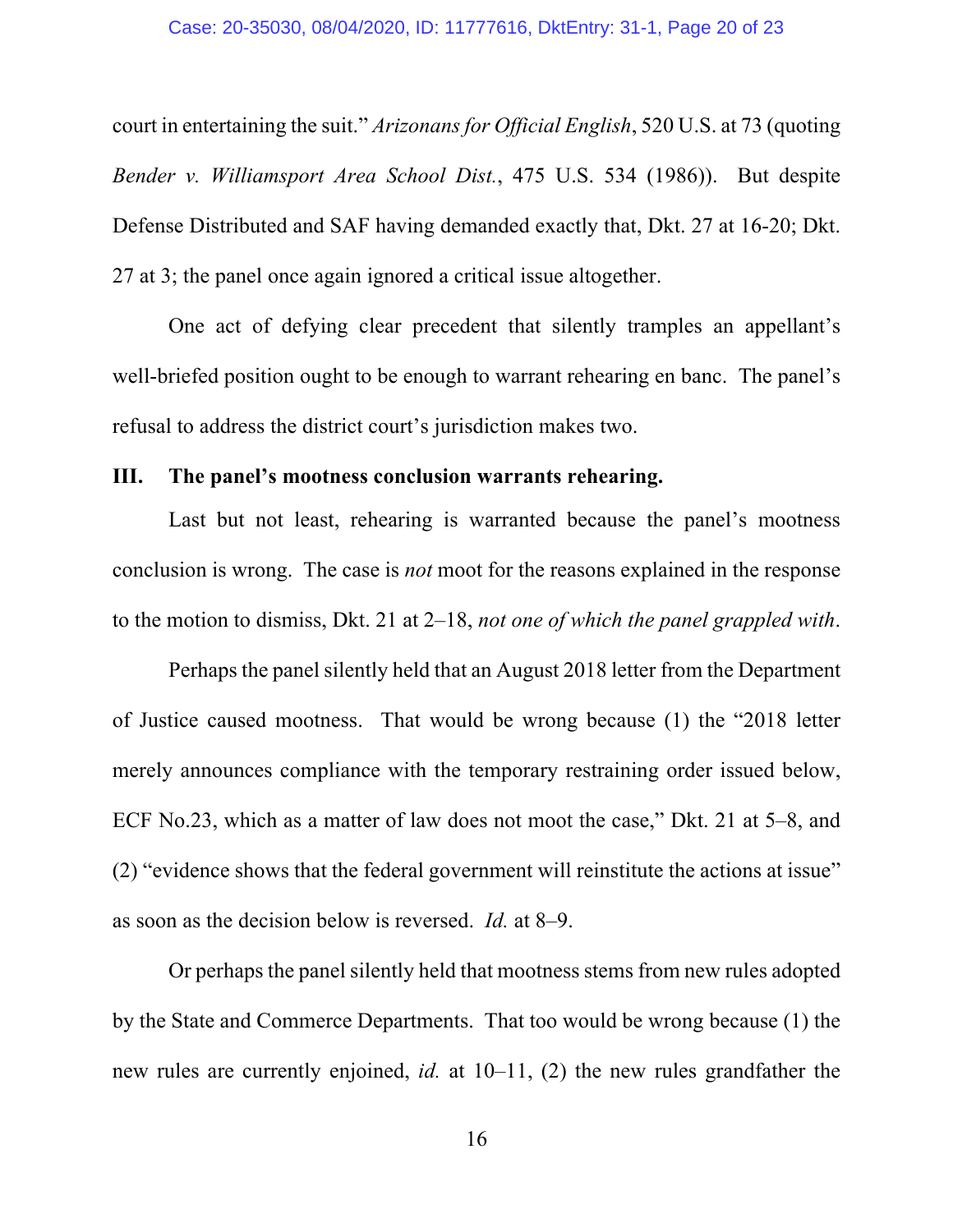## Case: 20-35030, 08/04/2020, ID: 11777616, DktEntry: 31-1, Page 21 of 23

license at issue, giving it continued legal force no matter what, *id.* at 11, (3) the "judgment's collateral consequences prevent mootness," *id.* at 13–15, and (4) the case is "capable of repetition yet evading review," *id.* at 15.

No one can tell which of the States' mootness arguments the panel bought because the order does not say. But it matters not, as all are wrong for the reasons that Defense Distributed and SAF briefed and the panel refused to confront.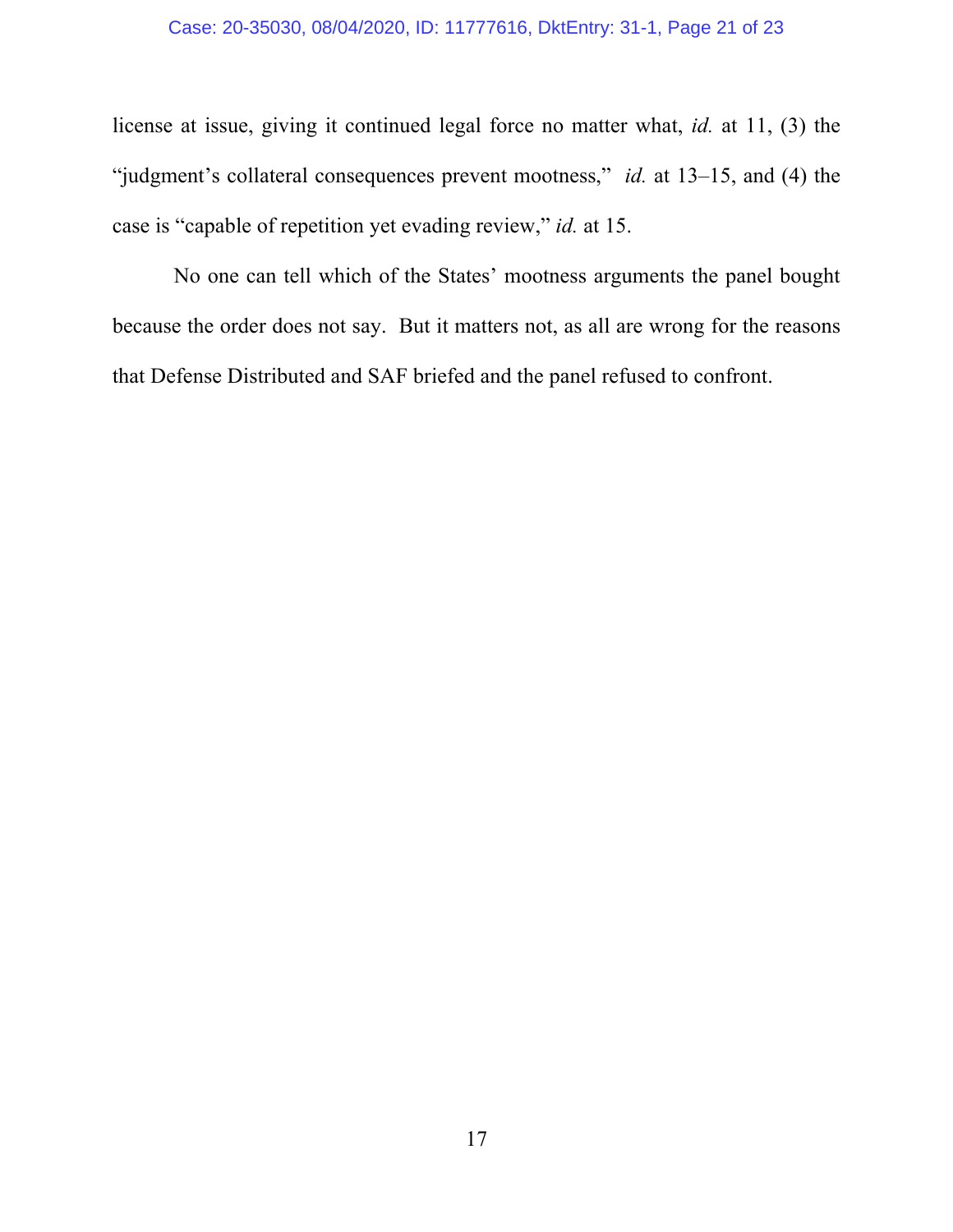## **Conclusion**

Article III courts have "no more right to decline the exercise of jurisdiction which is given, than to usurp that which is not given." *Cohens v. Virginia*, 19 U.S.

264, 404 (1821). "The one or the other would be treason to the constitution." *Id.*

The Court should grant the petition, vacate the panel's order, and exercise appellate jurisdiction without delay.

August 4, 2020 Respectfully submitted,

Farhang & Medcoff /s Matthew Goldstein Matthew Goldstein mgoldstein@farhangmedcoff.com 4801 E. Broadway Blvd., Ste 311 Tucson, Arizona 85701 (520) 302-7788

Ard Law Group PLLC Joel Ard joel@ard.law P.O. Box 11633 Bainbridge Island, Washington 98110 (206) 701-9243

Counsel for the Second Amendment Foundation, Inc. and Conn Williamson

Beck Redden LLP

 $U71$ 

Chad Flores cflores@beckredden.com Daniel Nightingale dhammond@beckredden.com Hannah Roblyer hroblyer@beckredden.com 1221 McKinney Street, Suite 4500 Houston, Texas 77010 (713) 951-3700

Counsel for Defense Distributed